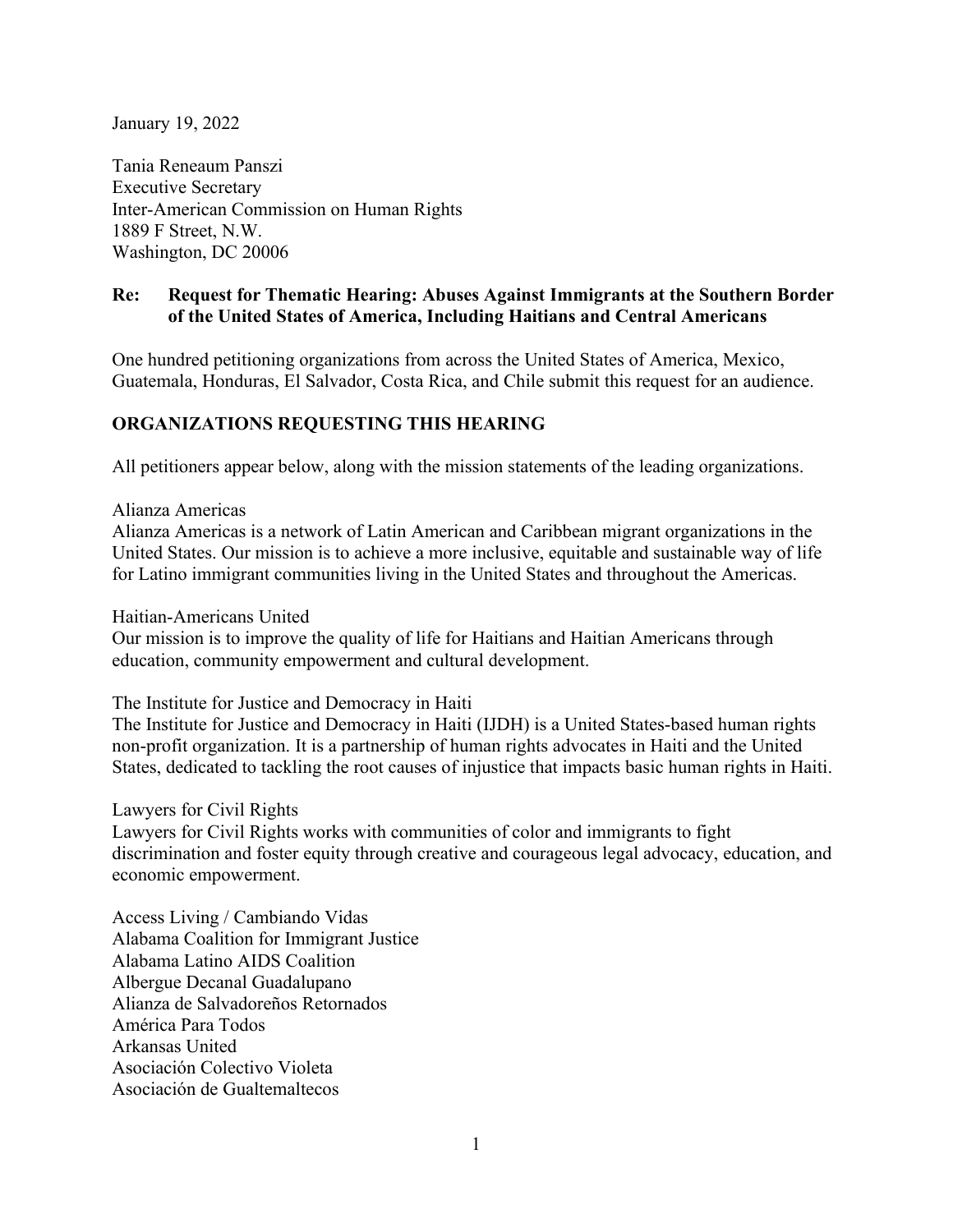Asociación de Retornados Guatemaltecos Asociación de Salvadorenos de Los Angeles (ASOSAL) Asociación Pop N´oj Border Patrol Victims Network CARECEN D.C. (Central American Resource Center of Washington, D.C.) CARECEN Los Angeles (Central American Resource Center of Los Angeles) CARECEN San Francisco (Central American Resource Center of San Francisco) Cáritas de El Salvador Casa de la Cultura El Salvador Casa de la Misericordia y de Todas Las Naciones Casa Monarca Casa Tochán Casa Yurumein Center for Immigrant Progress Centro de Atención a la Familia Migrante Indígena Centro Internacional para los Derechos Humanos de los Migrantes Centro Presente Centro Romero Centro San Bonifacio Chicago Religious Leadership Network on Latin America Comunidades Indigenas en Liderazgo (CIELO) Clínica Jurídica para Refugiados "Alaíde Foppa" dela Universidad Iberoamericana Club Francisco Villa Club Nueva Visión de Cheranástico Club San Juanico Club Taji Colectiva Feminista MAPAS Colectivo de Mujeres Transnacionales Colectivo Iglesias por la Paz Comité de Solidaridad y Derechos Humanos Monseñor Romero Comité Oscar Romero de Valparaíso, Chile Comunicaciones Comunitaria (COMUN) Comunidades Organizando el Poder y la Acción Latina (COPAL) CRECEN Houston Dominican Development Center Durango Unido en Chicago Familia Unidas en Accion Familias Inmigrantes y Estudiantes en la Lucha (FIEL) Florence Immigrant and Refugee Rights Project (FIRRP) Florida Immigrant Coalition Fundación Arcoíris por el Respeto a la Diversidad Sexual Fundación para la Justicia y el Estado Democrático de Derecho Grupo de Monitoreo Independiente de El Salvador (GMIES) Haitian Americans United for Progress (HAUP) Hebrew Immigrant Aid Society (HAIS) México Hondurans Against AIDS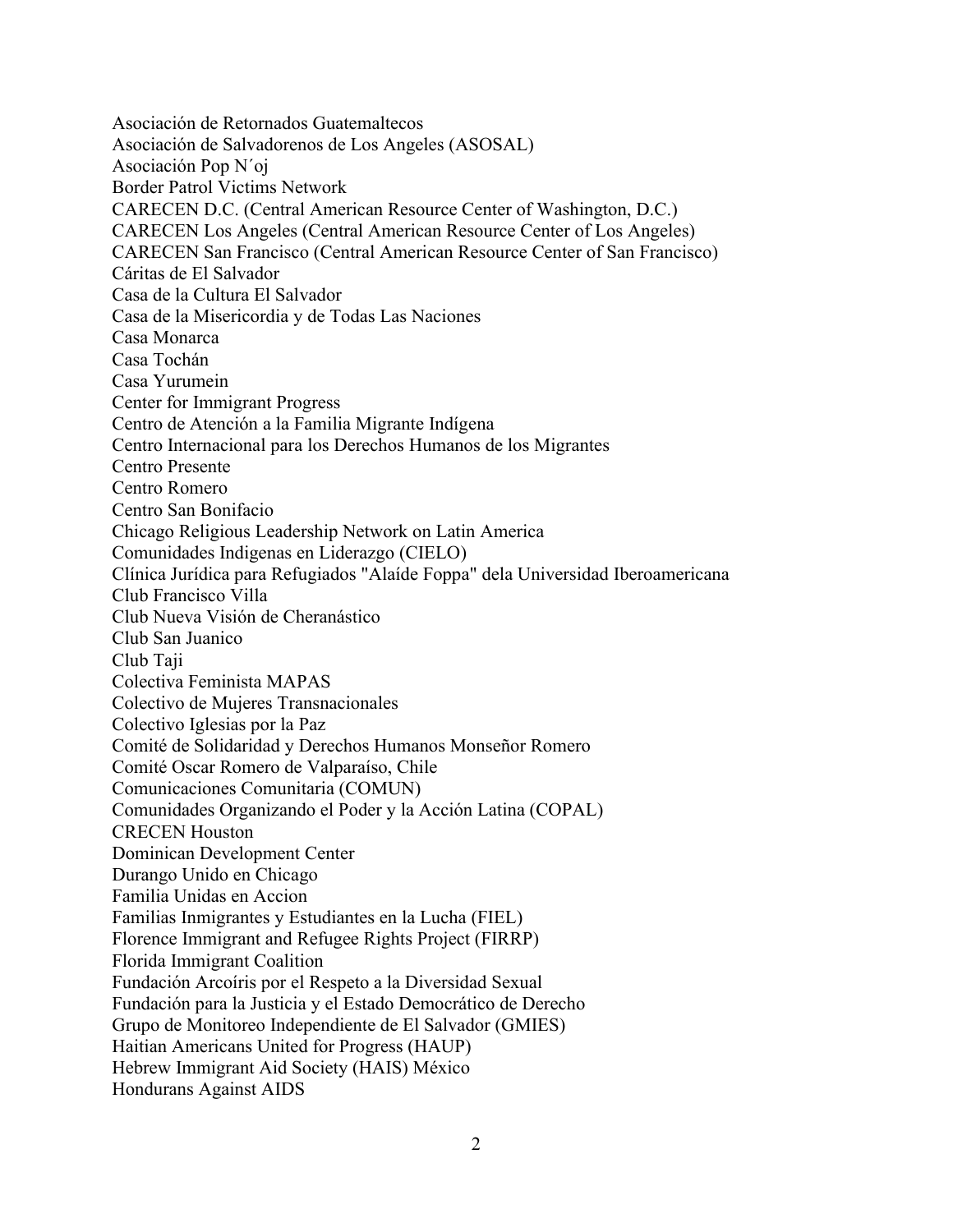Immigrant Family Services Institute (IFSI) Instituto de Geografía para la Paz (IGP) Instituto para las Mujeres en la Migración (IMUMI) Justice for our Neighbors Justicia, Paz e Integridad de la Creación (JPIC) Familia Franciscana Guatemala Kino Border Initiative La 72, Hogar-Refugio Para Personas Migrantes La Colaborativa La Federación de Clubes Michoacanos en Illinois (Casa Michoacán) Latinas en Poder Latino Commission on AIDS Latino Policy Forum Latinos Progresando Lila, LGBTQ Inc. Living Hope Wheelchair Association Mission Guatemala USA Office of Latino/Latin American Studies (OLLA) Organización Negra Centroamericana (ONECA) Organización Trans Reinas de la Noche (OTRANS-RN) Pastoral Social de la Iglesia Anglicana de México Plataforma Migración y Desarrollo Red Clamor Red de Pueblos Transnacionales Red Jesuita con Migrantes Latino America y el Caribe (RJM-LAC) Red Mexicana de Lideres y Organizaciones de Migrantes Red Nacional de Apoyo a Personas Migrantes y Refugiadas LGBT México Red por los Derechos de la Infancia en México (REDIM) Rural Women Health Project Salud Integral Para La Mujer Seeds of Resistance Southeast Immigrant Rights Network (SEIRN) St Brigid's Casa Mary Johanna Strangers No Longer Tabernacle de la Voix de l'Evangile Telpochacalli Community Education Project Tennessee Immigrant Refugee Rights Coalition (TIRRC) United for a Fair Economy We Count! WIN! The Welcome Immigrant Network Wind of the Spirit Women Working Together USA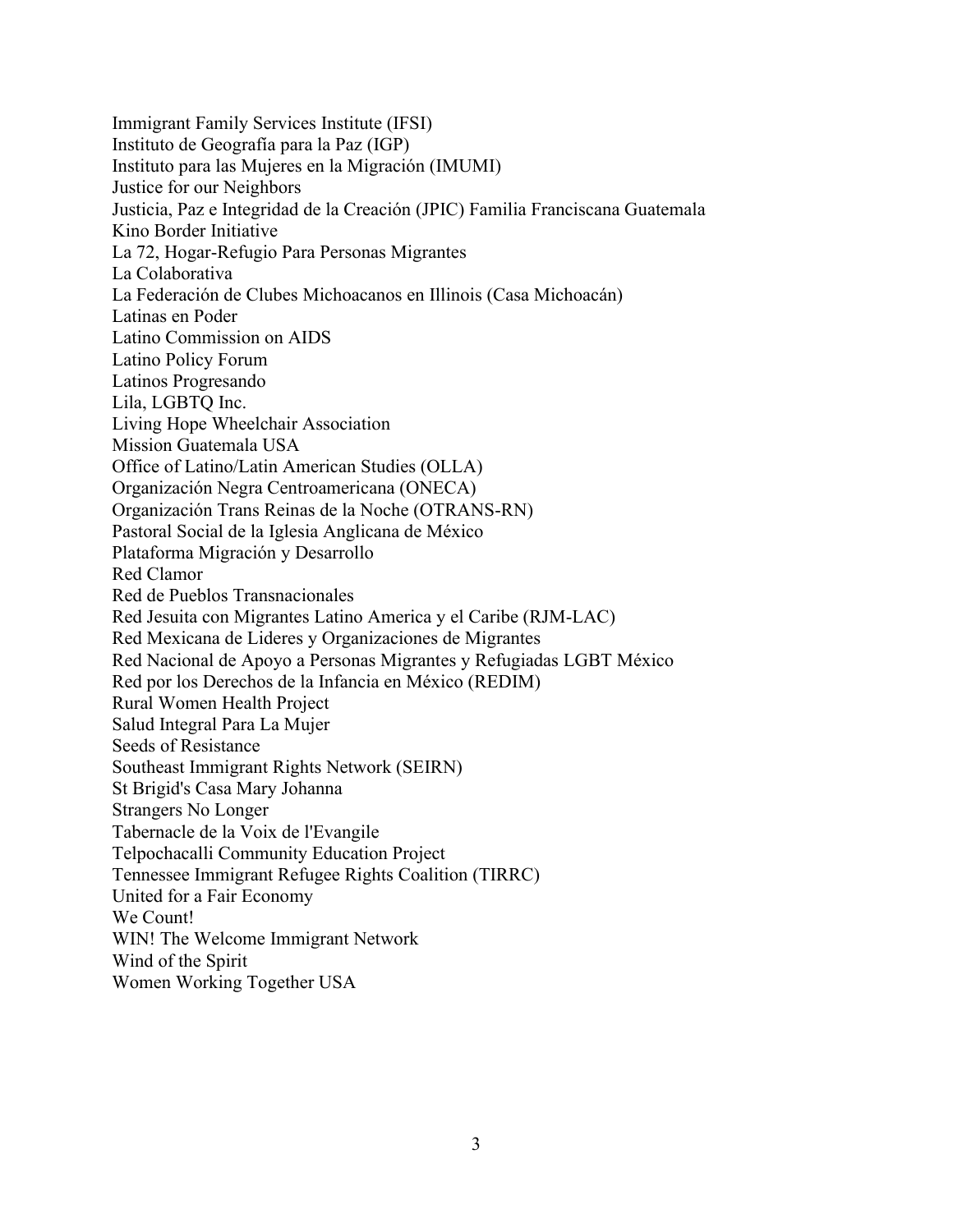# ATTORNEYS

Attorneys IVÁN ESPINOZA-MADRIGAL, GERMÁN HUMBERTO RINCÓN PERFETTI, and HELENA MARÍA OLEA RODRÍGUEZ are acting as the attorneys-in-fact for the petitioners in this request for a thematic hearing.

#### GENERAL REQUEST

We request a thematic hearing on Abuses Against Central American and Haitian Migrants on the Southern Border of the United States of America be convened in accordance with Article 60 and Chapter VI of the Rules of Procedure of the Inter-American Commission on Human Rights at the next session in 2022. The organizations also request a special visit to both sides of the United States - Mexico border by the IACHR, with the participation of all relevant rapporteurs to observe the complex human rights violations. At the conclusion of the visit, we respectfully request that the Commission's delegation publish a report based on its observations and recommendations.

State to be cited: United States of America

# **TABLE OF CONTENTS**

| <b>HUMAN RIGHTS VIOLATIONS AT THE UNITED STATES BORDER  6</b> |  |
|---------------------------------------------------------------|--|
|                                                               |  |
|                                                               |  |
|                                                               |  |
|                                                               |  |
|                                                               |  |
|                                                               |  |
|                                                               |  |
|                                                               |  |
|                                                               |  |
|                                                               |  |
|                                                               |  |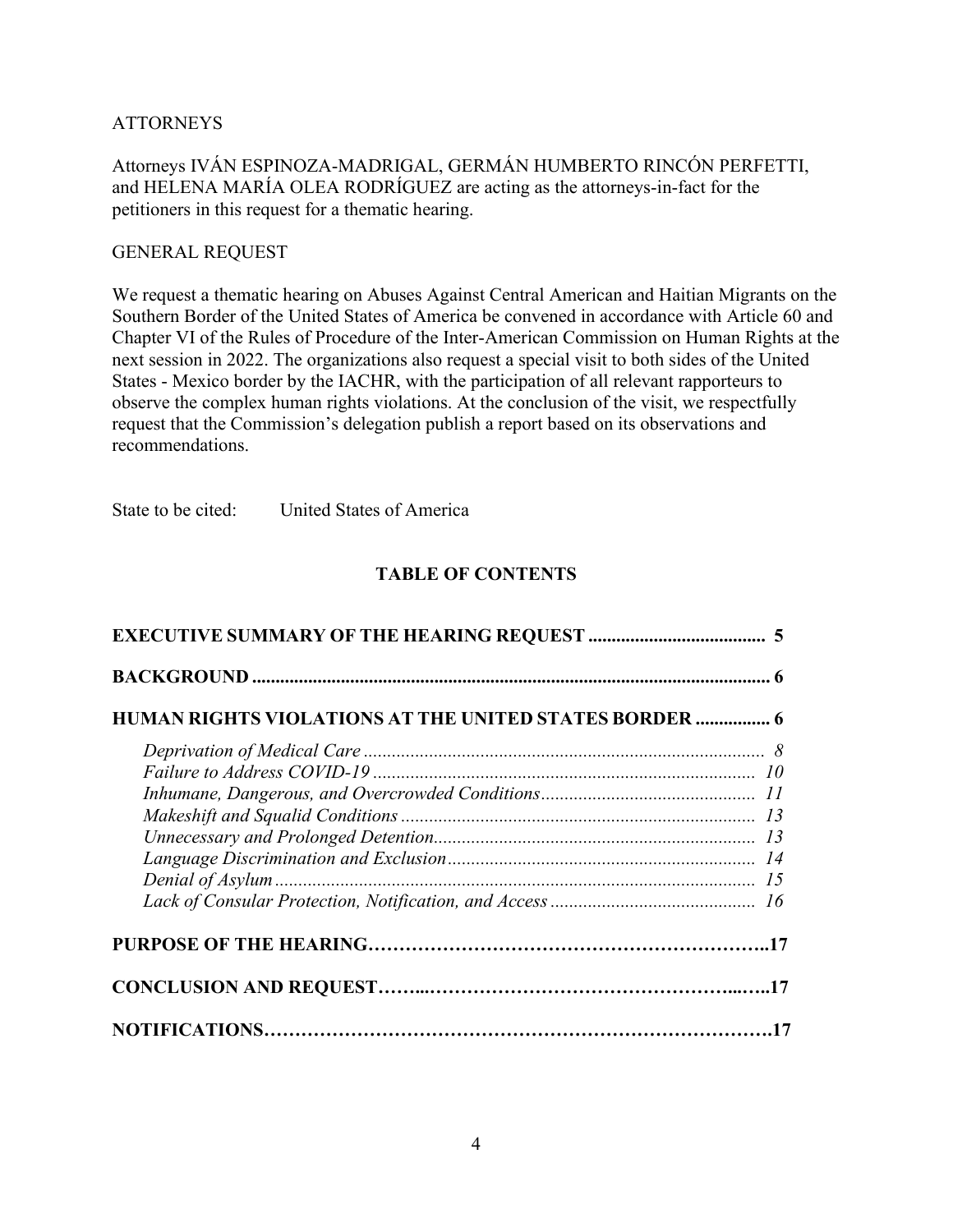# **1. EXECUTIVE SUMMARY OF THE HEARING REQUEST**

Over the past months, thousands of Haitian and Central American immigrants<sup>1</sup> have fled from their country in search of protection and dignity. Those who have arrived at the southern border of the United States of America (hereinafter "United States") have encountered:

- Illegal and inhumane confinements, including in an overcrowded "camp" under a bridge near Del Rio, Texas;
- Racialized violence;
- Deprivation of medical care;
- Failure to protect against COVID-19;
- Inhumane, dangerous and overcrowded conditions;
- Makeshift and squalid conditions;
- Unnecessary prolonged detention;
- Language discrimination and exclusion;
- Family Separation;
- Denial of asylum; and
- Absence of consular notification, access and protection.

All of these circumstances — at the hands of the United States government — constitute violations of human rights established under the American Declaration. Furthermore, the United States has failed to follow the recommendations of the Inter-American Commission on Human Rights (hereinafter "IACHR" or "the Commission") related to "Haitian national origin and Afrodescendant ethnic-racial origin." IACHR, Resolution No. 2/2021, *Protection of Haitians in Human Mobility: Inter-American Solidarity* (hereinafter "*Protection of Haitians*") (10/24/21) at 11 ¶38.<sup>2</sup> *See also Mortlock v. U.S.* ("immigration policy cannot give rise to cruel, degrading and inhuman treatment nor discrimination based on race, color, religion or sex").<sup>3</sup>

The United States government's human rights abuses against Haitians and Central Americans at the southern border is part and parcel of a long history of exclusion, discrimination and racism in the United States, including unlawful practices that have been previously addressed by the Commission. *See generally The Haitian Cent. for Hum. Rts. et. al. v. U.S.*<sup>4</sup> (concluding that the "United States Government has violated the right to equality before the law"); *see also* IACHR's powerful statements on the unfolding crisis at the United States border with Mexico.<sup>5</sup> Since the problem persists, the need for the Commission to address this latest iteration of abuses by the United States is urgent.

<sup>&</sup>lt;sup>1</sup> In this petition, the terms "immigrants" and "migrants" refers to refugees, asylum-seekers, and others who left their countries of origin and are seeking protection. The terms also refer to people who are forced to remain in Mexico and those who are actively crossing the border, including those who are detained, expelled, deported or released. <sup>2</sup> Available at[: https://www.oas.org/en/iachr/decisions/pdf/2021/Res-2-21-en.pdf.](https://www.oas.org/en/iachr/decisions/pdf/2021/Res-2-21-en.pdf)

<sup>3</sup> IACHR, Case 12.534, Report No. 63/08, OEA/Ser.L/V/II.134, Doc. 5, rev. 1 ¶78 (2008).

<sup>4</sup> IACHR, Case 10.675, Report No. 51/96, OEA/Ser.L/V/II.98, Doc. 6, rev. ¶177 (1997).

<sup>&</sup>lt;sup>5</sup> "IACHR Expresses Concern about the Expulsion of People in a Human Mobility Context from the United States and Mexico and calls on States to Ensure the Effective Protection of Their Rights" (September 17, 2021) (hereinafter "September 17 Statement"), available at:

[https://www.oas.org/en/iachr/jsForm/?File=/en/iachr/media\\_center/preleases/2021/243.asp;](https://www.oas.org/en/iachr/jsForm/?File=/en/iachr/media_center/preleases/2021/243.asp) *see also* "IACHR Expresses Deep Concern about the Situation of Migrants and Refugees in the United States, Mexico, and Central America" (July 23, 2019) (hereinafter "July 23 Statement"), available at: [https://www.oas.org/en/iachr/media\\_center/PReleases/2019/180.asp](https://www.oas.org/en/iachr/media_center/PReleases/2019/180.asp)*.*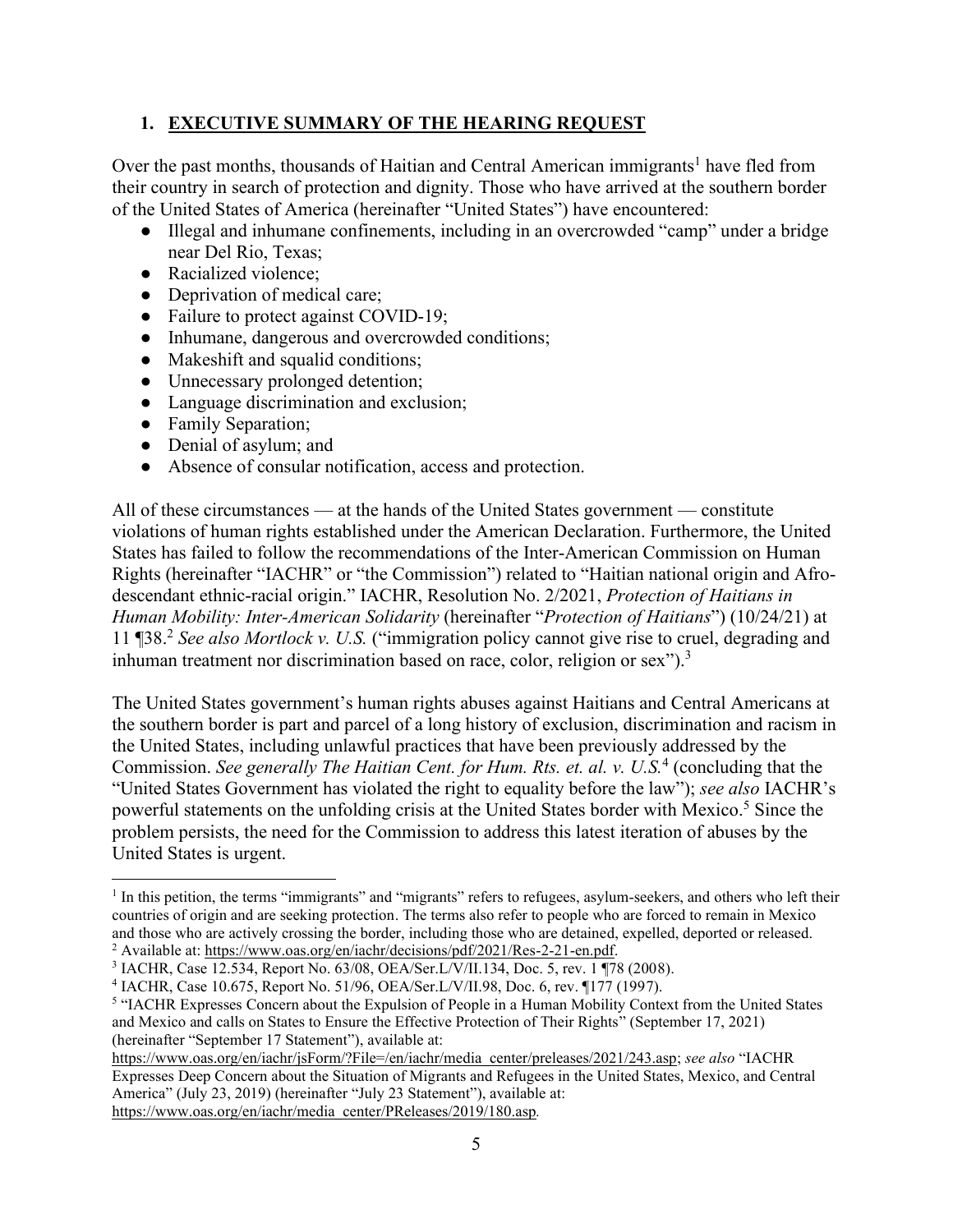The requested hearing will help to bring visibility, awareness, and accountability surrounding human rights violations against Haitian and Central American families. It will also help to reinforce standards of protection in accordance with the minimum international human rights guarantees and international refugee rights. Finally, it will highlight the need to apply the recommendations and standards developed by the Commission in this area.

#### **Background**

The harrowing experiences of Central American and Haitian immigrants form the basis of this Petition filed by 100 organizations across the United States, Mexico, Guatemala, El Salvador, Honduras, Costa Rica and Chile.

As news reports confirm, thousands of people have fled to the southern border of the United States in recent months.<sup>6</sup> This petition captures the stories and experiences of dozens of Central American and Haitian migrants, including individuals, families, and children who arrived seeking help at the United States-Mexico border in 2021.<sup>7</sup>

Fleeing families have risked everything, and many have survived sexual assault and rape, extortion, robbery and kidnapping, while watching family and friends die. Unfortunately, fleeing families have been re-victimized by the United States government upon arrival at the border. The United States certainly has a duty, responsibility and legal obligation to treat all people without discrimination, racial bias, or violence. However, the United States government has subjected and continues to subject — Central American and Haitian immigrants to inhumane conditions.

# **Human Rights Violations at the United States Border**

While in United States custody, immigrants have been subjected to conditions that threatened their health and safety, including:

- Overcrowded conditions that threatened their health and wellbeing, particularly in light of the COVID-19 pandemic.
- Confinement without protection from or screening for COVID-19.
- Denial of medical care. Even pregnant women and children experiencing illness have been deprived of medical assistance.

<sup>&</sup>lt;sup>6</sup> United Nations, "Poverty and violence push 378,000 Central Americans north each year" (November 23, 2021), available at:<https://news.un.org/en/story/2021/11/1106432>("The report revealed that in just two years, the percentage of people who considered migrating internationally increased more than five-fold, jumping from eight per cent in 2019 to 43 per cent in 2021."); *see also* IACHR, *Protection of Haitians* at 1-2 (noting the consequences of the COVID-19 pandemic and the August 2021 earthquake).

<sup>&</sup>lt;sup>7</sup> Doctors Without Borders, "Migration crisis in the Americas" (June 15, 2021) ("People are fleeing the kind of violence we usually see in war zones."), available at: [https://www.doctorswithoutborders.org/migration-crisis](https://www.doctorswithoutborders.org/migration-crisis-americas)[americas;](https://www.doctorswithoutborders.org/migration-crisis-americas) *see also* International Rescue Committee, "What is happening at the U.S. southern border?" (October 22, 2021) (explaining the impact of border crisis on Central American and Haitian families), available at: <https://www.rescue.org/article/what-happening-us-southern-border>.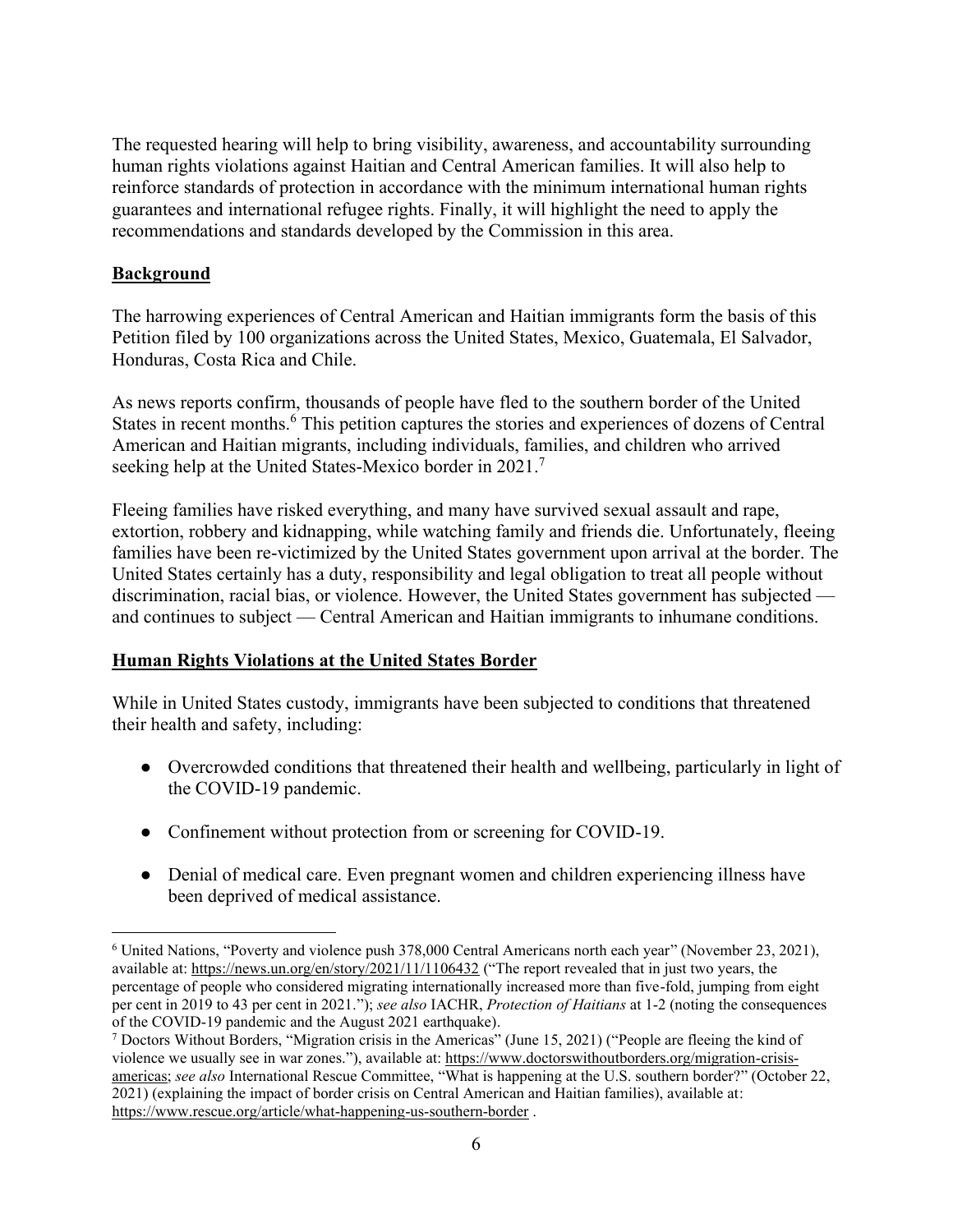- At least one mother suffered a miscarriage while in the custody of the United States. Another soon-to-be-mother had her medications confiscated and discarded by United States officials.
- While kept by the United States government in makeshift outdoor "camps," people did not have access to food, water, hygiene products, sanitation or protection from the elements. Families were deprived of blankets — or any protection from the ground while confined under a bridge near Del Rio, Texas.
- Even once they were transferred by the United States government from the "camps" to detention facilities, many families — including those with infant children — continued to be deprived of food and water. Over the course of multiple days, some families received food only once. They had no access to showers, hygiene products, blankets, or beds. Many slept without any covers on concrete floors.

The United States government confined immigrants in these inhumane and dangerous conditions for unnecessary and excessive periods of time. Some families were confined for up to 10 days under the border bridge near Del Rio, Texas. Once transferred to detention facilities, immigrants were confined for up to 49 days before being released.

With few exceptions, immigrants have not been screened for asylum.

The commonalities in the experiences of dozens of immigrants demonstrate that the inhumane and dangerous conditions they were subjected to are systemic. The United States government injured and harmed immigrants who arrived at the border in search of safety and human dignity.

The mistreatment of immigrants demonstrates that the United States has failed to protect Central Americans and Haitians at the border. For example, the United States has not taken "the measures necessary to guarantee that these Haitian persons and their family members are not subject to any discrimination in the enjoyment of their rights and freedoms merely because they are in the context of human mobility." IACHR, *Protection of Haitians* at 5 ¶1<sup>8</sup> ; *see also* IACHR, September 17 Statement (expressing "concern over the implementation of fast-track procedures to expel people in movement from the United States to the northern and southern borders of Mexico, and from there to different borders with Guatemala").<sup>9</sup>

The conditions described herein violate Articles I (right to life, liberty, security and integrity of the person), II (right to equality before the law), VI (right to the constitution and protection of the family), VII (right to protection of motherhood and childhood), XI (right to preservation of health and well-being), XVIII (right to justice), XXV (right to protection against arbitrary detention), XXVI (right to due process) and XXVII (right to asylum) of the American Declaration.

<sup>8</sup> Supra note 2.

<sup>&</sup>lt;sup>9</sup> Supra note 5.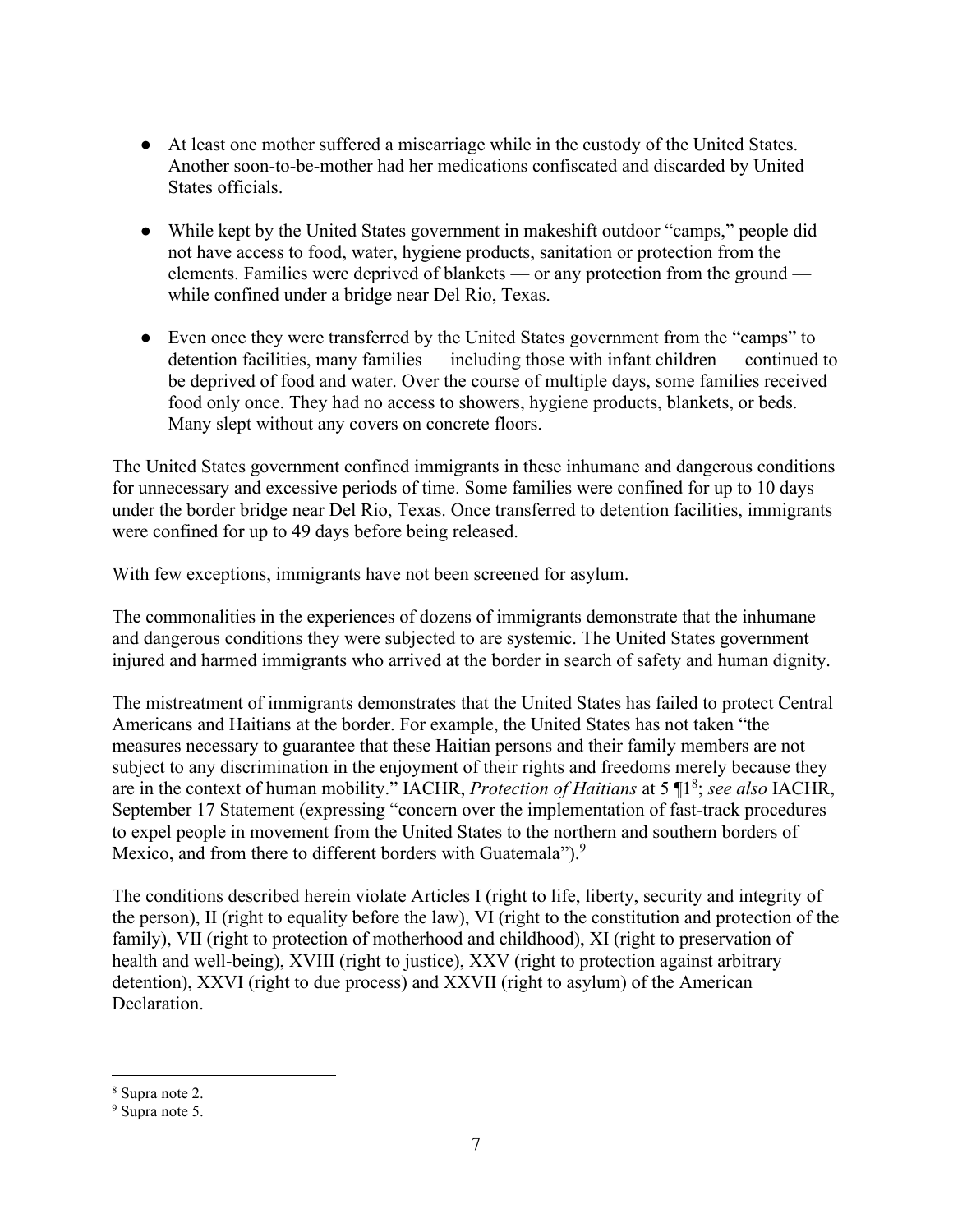# *I. Deprivation of Medical Care*

Despite being in United States custody, none of the immigrants identified by petitioners were offered medical care, including pregnant women and children. Many requested medical assistance, but they were denied care and treatment, regardless of the length of their detention. The U.S. government has also utterly failed to protect immigrants at the border from COVID-19. *Mortlock* at ¶72 (highlighting the importance of receiving medical care in connection with Article  $XI$ ).<sup>10</sup>

Immigrants released from U.S. custody are reporting horrific accounts of being denied access to  $\frac{1}{2}$  medical care while in detention.<sup>11</sup> The denial and deprivation of medical care for vulnerable people is especially unconscionable during the COVID-19 pandemic. Immigrants' lives are endangered as they are denied access to medical care in government facilities.<sup>12</sup> Petitioners have also identified recurring patterns and practices of migrants being deprived of medications for chronic illnesses and denied medical care.<sup>13</sup> In more detail:

- At least one migrant was deprived of HIV medication during United States immigration detention.<sup>14</sup>
- One man was held for 46 days in a detention center where he submitted multiple requests in writing for help with a mouth infection. He did not receive medical care until after he was released from the government's custody.
- Pregnant women were not given proper care, placing their lives and the lives of their unborn children at risk.<sup>15</sup>

The experiences of pregnant women are particularly harrowing. The failure to provide medical care has led to at least one recent miscarriage. In greater detail:

• Marjory<sup>16</sup> was carrying her first child when she was detained by the United States. Marjory and her husband, Frantz, made sure to tell officials at two detention facilities about the pregnancy and requested medical care. Marjory was separated from her husband and sent to a separate detention center. Marjory begged and pleaded for medical assistance at the detention center and was ignored. Days later she suffered a miscarriage. Traumatized, this family continues to mourn — and cry — as the mother attempts to

<sup>10</sup> Supra note 3.

<sup>&</sup>lt;sup>11</sup> Civil Rights Complaint Affirming Abuse of 48 Black Immigrants Fleeing Haiti (filed Oct. 18, 2021 with the U.S. Department of Homeland Security) (hereinafter "Civil Rights Complaint"), available at:

http://lawyersforcivilrights.org/wp-content/uploads/2021/10/DHS-Complaint-FINAL-10.18.2021.pdf.  $12$  *Id.* 

 $13$  *Id.* 

<sup>&</sup>lt;sup>14</sup> *Supra* note 3 at ¶94 (ruling against the United States concluding that deportation of persons with HIV without adequate medical care constitutes "a de facto sentence to prolonged suffering and unnecessary premature death"), <sup>15</sup> Civil Rights Complaint, *supra* note 11 (noting miscarriage resulting from the denial of medical care while in U.S. custody).

<sup>&</sup>lt;sup>16</sup> This petition uses pseudonyms.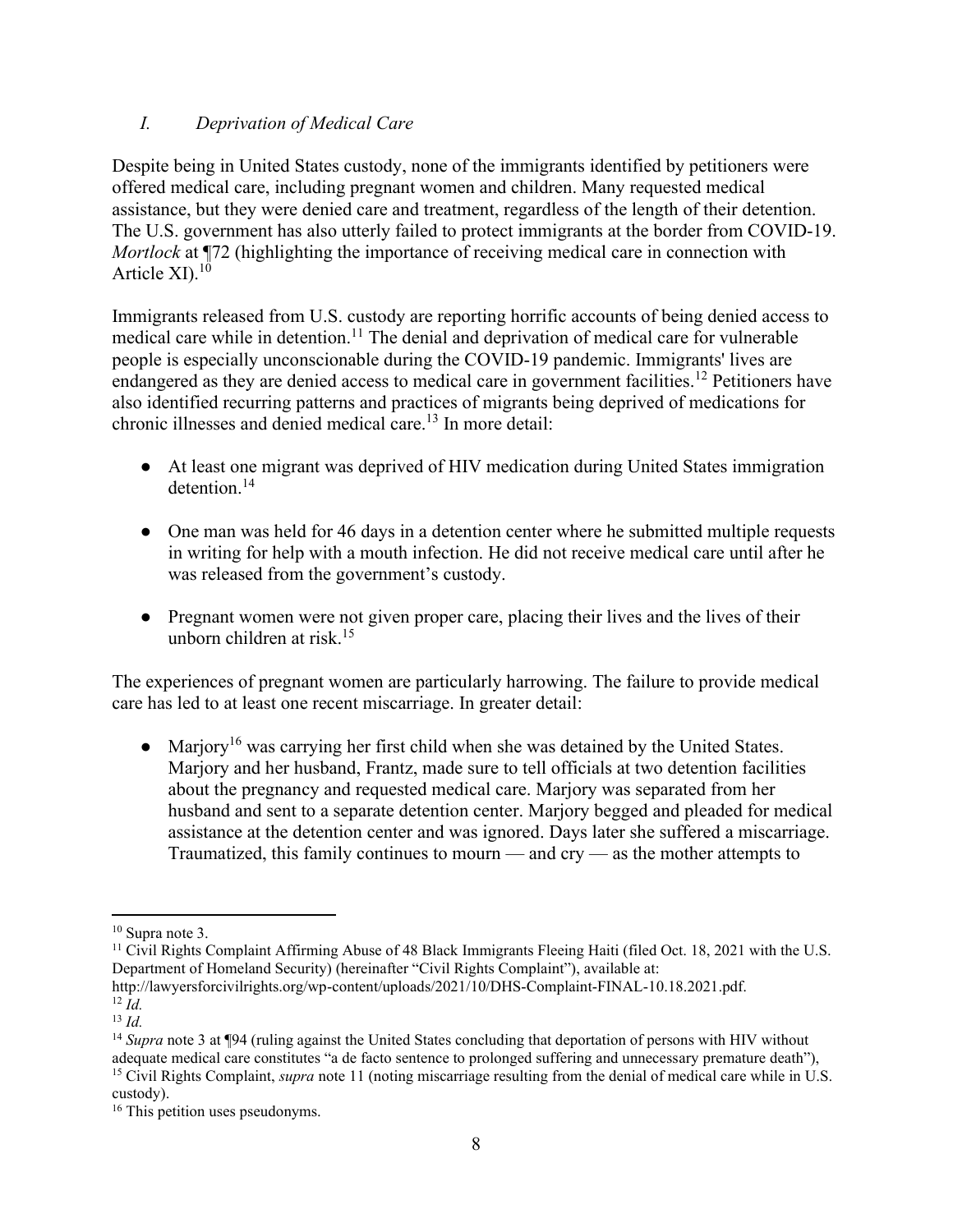recover. Marjory's miscarriage at the hands of the government of the United States rises to the level of cruel and inhumane punishment.

Experiences like Marjory's are unfortunately not uncommon. In fact:

- Another pregnant woman, Marie, had done everything she could to care for herself and her pregnancy while making the trek to the United States through Mexico and Central America. Marie came to the border with prenatal medications and other medications that were vital to her health and the health of her baby. The government of the United States discarded her medications, and failed to provide any medical care or replacement medications. Instead of acting with care, the United States confiscated Marie's critical medication directly harming the mother and her pregnancy.
- Similarly, when taken into custody, Martine was visibly pregnant and at the end of her second trimester. Despite requesting medical care, she was denied any medical attention. She was detained for 4 days and forced to sleep on the concrete floor of an overcrowded cell without sufficient food or water.
- Jaqueline, another pregnant mother, was not given medical attention for the 10 days that she was detained by the United States.

Many of the immigrants came to the United States seeking the safety and well-being of their families. Nonetheless, they found their lives still at risk in government custody. For example:

- While in United States custody, Joceline, previously an active and giggling two-year-old child, suffered an ear infection, diarrhea, and a high fever for 8 days before receiving medical attention. For days, Joceline's parents attempted to secure medical assistance while they were kept by United States officials outdoors under a bridge in squalid conditions, and again once they were moved to an indoor, overcrowded detention facility without sufficient food.
- Marie, mentioned above, feared not only for her unborn child after being deprived of medication by the United States government, but also struggled to care for her infant child who was very ill.
- Another parent, Janette, grew increasingly concerned as her daughter, Monique, a twoyear-old suffered from an extremely high fever for 8 days.

All these families and others were deprived of medical assistance by the United States government. At least seven additional families identified by petitioners had infants or toddlers – and none received medical care.

In addition, migrants are denied support, which is particularly problematic as many women and children experience sexual violence during their trek through Central America and Mexico to the border of the United States. Although the U.S. government is aware of the high incidence of sexual violence, survivors do not have access to psychosocial care or treatment during their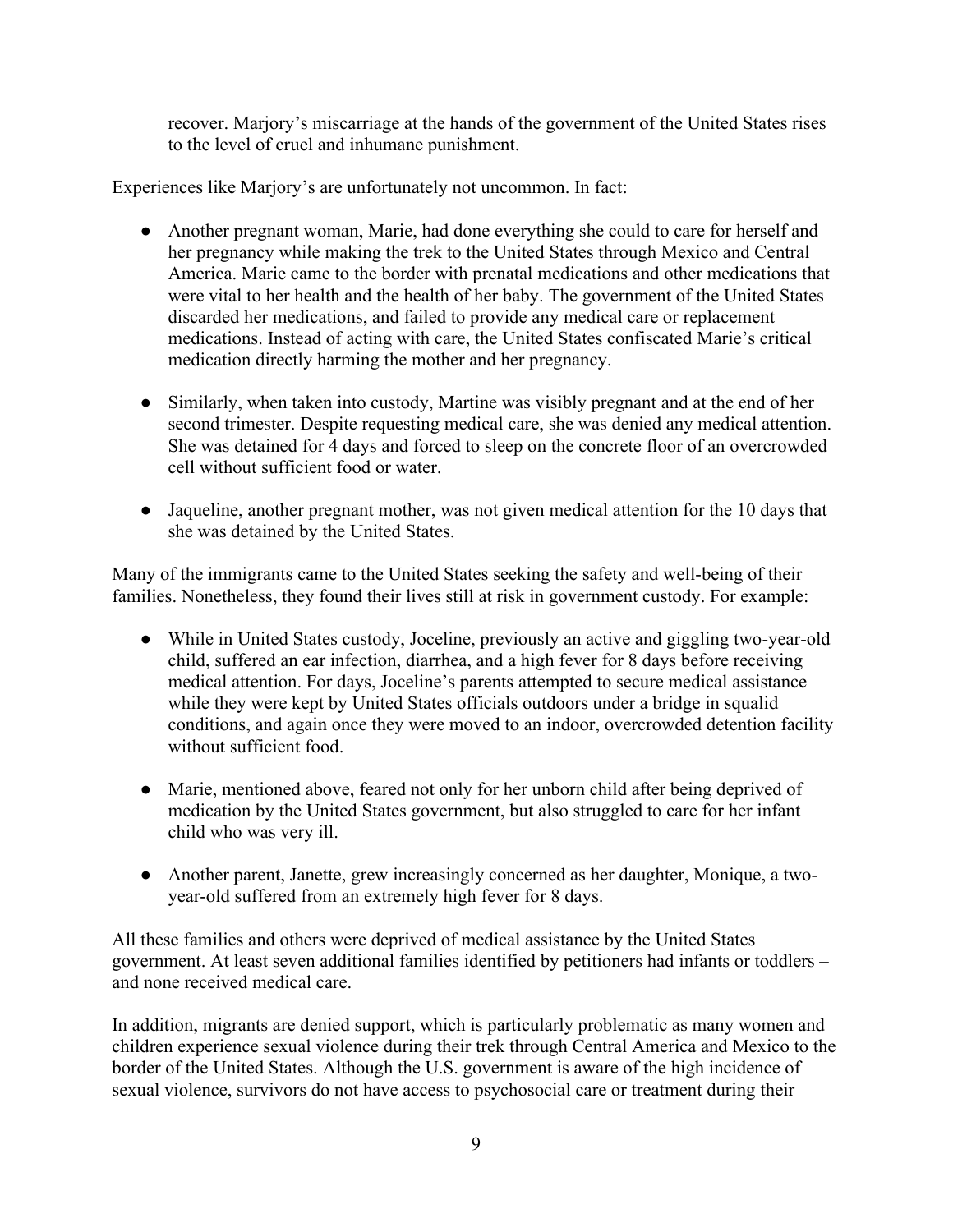detention. Asylum-seekers fleeing persecution and violence are being denied psychosocial resources to cope with the trauma of their lived experiences. This retraumatizes survivors of sexual violence and compounds physical and mental health complications.

# *II. Failure to Address COVID-19*

In light of the pandemic, the Commission has stressed the importance of "non-discriminatory, equitable access to health facilities ... [and] providing care for people with COVID-19 and groups disproportionately affected…." IACHR, Res. No. 1/2020, *Pandemic and Human Rights in the Americas* (04/10/20) at ¶8;<sup>17</sup> *see also* IACHR, *Protection of Haitians* at 7 ¶16 (noting importance of "access to vaccines in the context of the COVID-19 pandemic").<sup>18</sup> However, the United States refuses to provide COVID-19 testing and vaccination to immigrants in its custody, intensifying the public health crisis on both sides of the border between the United States and Mexico.

For example, in a group of approximately 70 recently expelled Central American immigrants in Sonora, Mexico, at least two people from the group were released from United States custody with COVID-19. The infections were only discovered after a non-profit organization tested each migrant. It was the first time they were tested despite being detained and transported under United States custody.

The denial of basic COVID-19 protections and safety measures has exacerbated the public health crisis. The two individuals who tested positive for COVID-19 in the group of expelled Central Americans described above were released from United States custody with no knowledge of their infection. These migrants were all transported together in conditions that disregard public health and safety guidelines, including basic protocols such as social distancing and masking. Since they were denied access to COVID-19 tests and vaccines while in United States custody, the entire 70-person Central American group was exposed to the coronavirus, including children and breastfeeding infants.

In addition to denial of COVID-19 testing and care, migrants are experiencing severe overcrowding in United States detention facilities. Detention facilities are a particularly heightened risk during the ongoing COVID-19 pandemic because COVID-19 is most prone to transmission in crowded, unventilated areas.<sup>19</sup> These facilities force detainees into close contact with a large number of people. The severe overcrowding and inability to social distance compounded by a lack of testing, denial of vaccine access, and failure to provide masks creates the ideal grounds for COVID-19 transmission amongst already vulnerable individuals. Constant transfers across cells or detention facilities increase the likelihood of viral transmission. The detention facilities are doing little to mitigate the risk of COVID-19 transmission. For example:

<sup>&</sup>lt;sup>17</sup> Available at: https://www.oas.org/en/iachr/decisions/pdf/Resolution-1-20-en.pdf.

<sup>18</sup> *Supra* note 2.

<sup>19</sup> CDC, COVID-19 Protection (November 29, 2021), available at: https://www.cdc.gov/coronavirus/2019 ncov/prevent-getting-sick/prevention.html#stay6ft .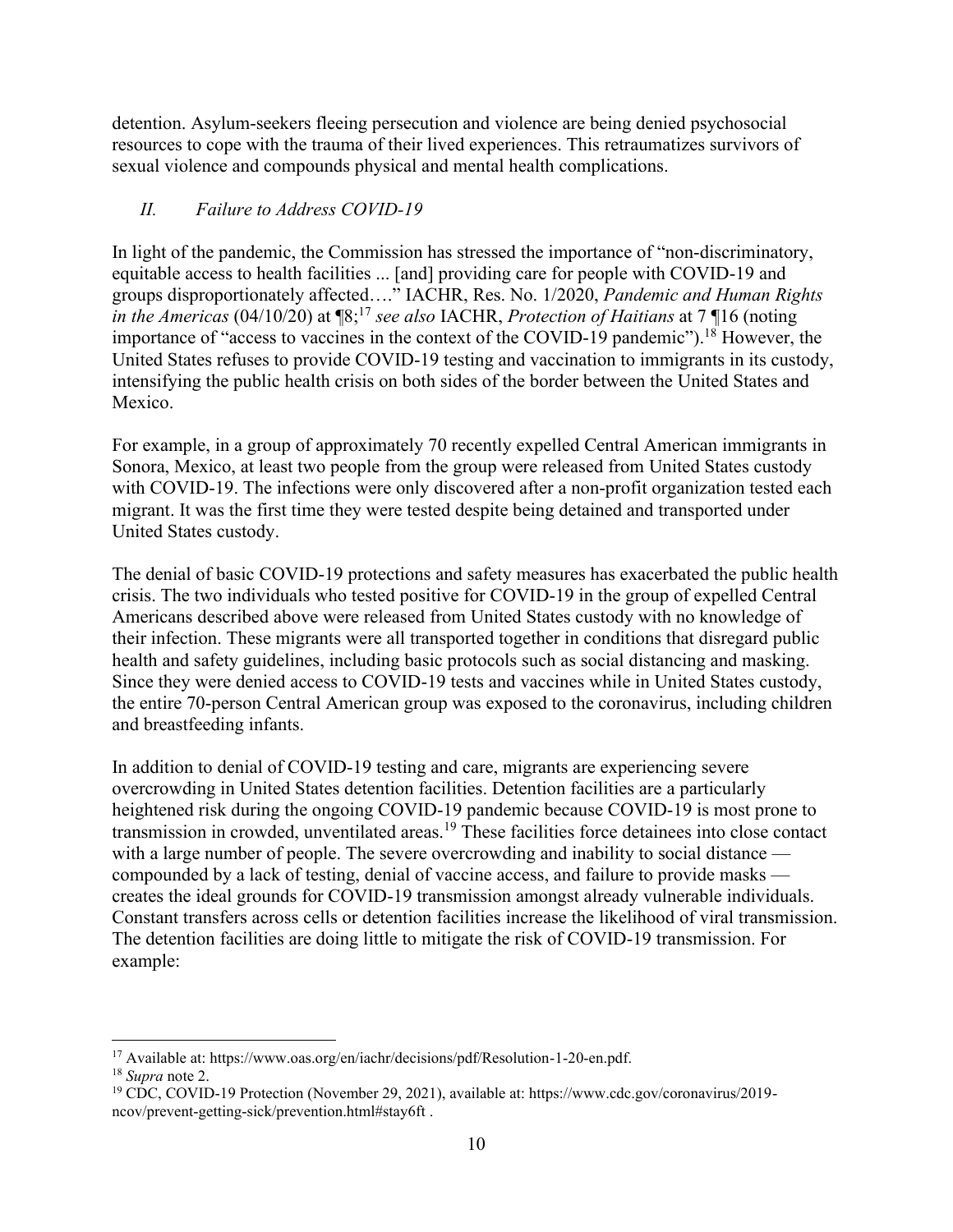- Families are housed in overcrowded cells where they cannot follow public health protocols or engage in social distancing. They are confined in close quarters without the basic protection of facemasks. They cannot wash their hands. They have no access to sanitizers or disinfectants.
- People are not tested for COVID-19 or screened for symptoms either when they first come into government custody or at any time thereafter, including when they are released from custody into the community.
- People are not vaccinated or offered COVID-19 vaccines. The United States further imperils lives by failing to provide proper nourishment (discussed below in section III). Malnutrition weakens immune systems and places people at greater risk of COVID-19 infection and death.<sup>20</sup>

At every turn, the United States has failed to abide by prevailing pandemic protections issued by its own health authorities, as well as human rights guidelines from the Commission:

> Avoid the use of strategies of detention of migrants and other measures that may increase the risk of contagion and propagation of the disease caused by COVID-19 and the vulnerability of migrant people, such as deportations or mass expulsions, or any form of return without proper coordination and verification of the corresponding health conditions, ensuring that these people and their families can preserve their right to health without discrimination of any kind. Mechanisms should quickly be put in place to free people who are currently in detention centers.

IACHR, *Pandemic and Human Rights in the Americas* at 16 ¶58.<sup>21</sup>

# *III. Inhumane, Dangerous, and Overcrowded Conditions*

Nearly all immigrants identified by petitioners experienced inhumane conditions, including overcrowding, malnourishment, and makeshift detention conditions. Each of these unlawful conditions is discussed below.

a. Hunger, Malnutrition, and Lack of Sanitation

Hunger and malnutrition are disturbingly common in detention centers. Multiple children risked malnourishment and starvation as they were not given their own food rations. They were forced to share individually portioned meals with a parent. Some children had only bread or apples while being held for days at detention centers. More specifically:

<sup>&</sup>lt;sup>20</sup> "Malnutrition Linked to Higher Risk of Death from COVID-19," Open Access News (July 22, 2021), available at: https://www.openaccessgovernment.org/malnutrition-linked-to-higher-risk-of-death-from-covid-19/115893/. 21 Supra note 17.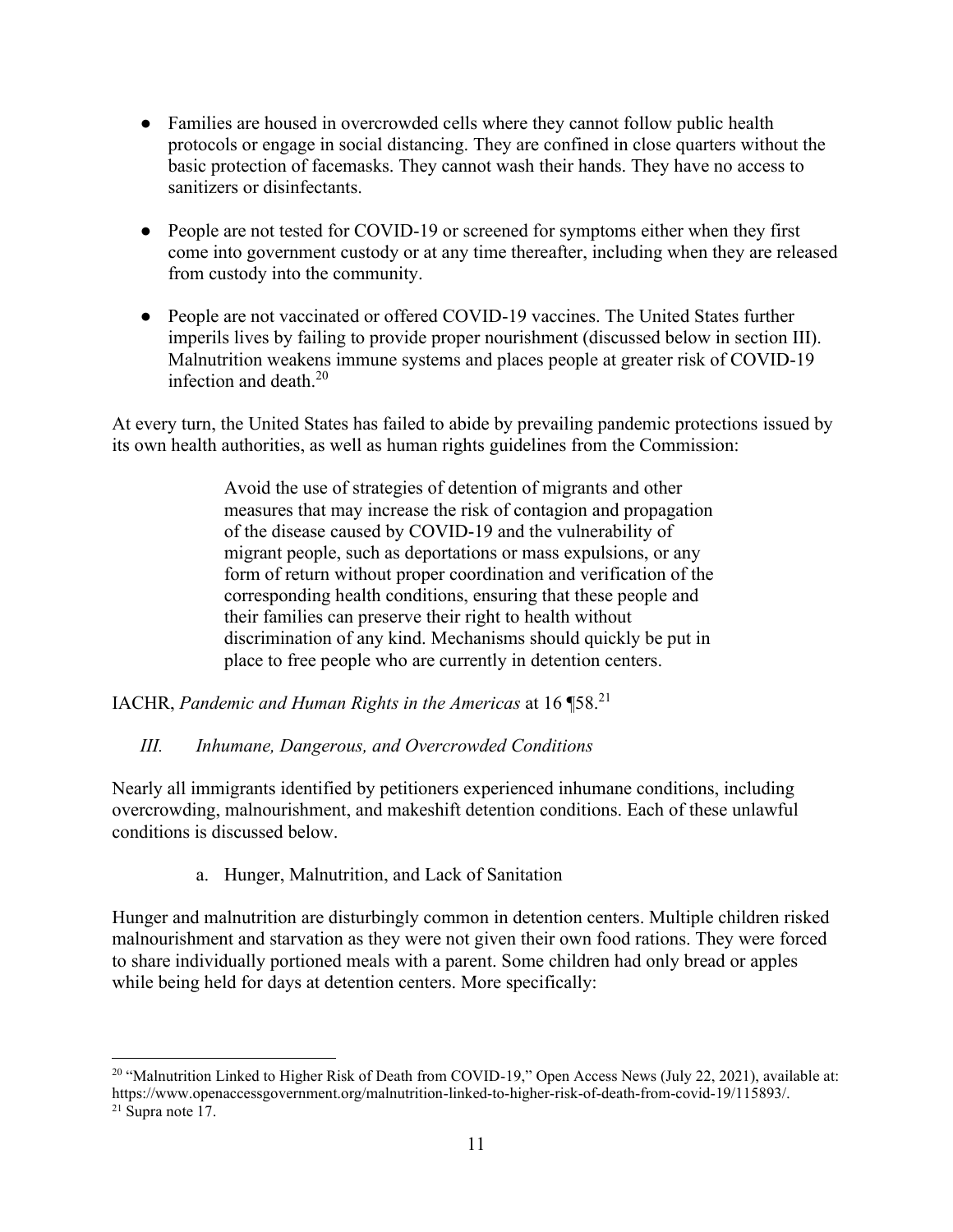- A family traveling with a three-year-old considered themselves lucky to have a few apples to quell their child's hunger while detained, as families around them had nothing. The family was refused wipes and diapers for the baby, and were not allowed to wash the baby during their confinement.
- One individual was given food only one out of the four days he was confined.
- An adult man blacked-out and fainted from malnourishment during his 19 days in a detention facility.

These experiences are typical of what the immigrant families are encountering under the custody of the United States. Even those who were fed regularly did not receive enough food, and reported being hungry during their confinement.

Sanitary conditions were also lacking. Nearly every person was held in overcrowded conditions, and almost all spent days deprived of the ability to take care of their basic needs through showers or access to a toothbrush. They did not even have the ability to wash their hands. As a young man described his detention experience in an overcrowded cell:

• Not enough space to lie down, let alone blankets for protection from the freezing concrete floor. For almost a week, only fed when there were enough leftovers from feeding other prisoners. Leftovers were infrequent.

These conditions — particularly the level of overcrowding — would have been inhumane at the best of times. During the pandemic, overcrowding is dangerous in light of COVID-19 and lethal variants as detainees are unable to practice social distancing.

b. Cruel Family Separation

Under United States custody, migrants are being separated from their family members at the border and transported away from children and spouses.<sup>22</sup> Individuals are separated from their spouses and children when they cannot provide a marriage license. Considering the lengthy and dangerous journeys<sup>23</sup> that people embark on across Central America and Mexico, it is inhumane to deny an individual the right to remain with their spouse or child because they lost a piece of paper or were robbed while fleeing violence. Siblings are also being separated by border officials in the United States.

For example, Jean Paul, a two-year-old, and his two parents were separated at the detention facility, with the father placed in an overcrowded cell, and the son and mother in another. Similarly, Janet's family was torn apart and forced into separate, overcrowded cells. Marie, six

 $22$  Supra note 11 (noting separation of Haitian families).

<sup>&</sup>lt;sup>23</sup> "In Their Words: Haitian Immigrants in New York Describe Perilous Escape," New York Times (Oct. 27, 2021), available a[t https://www.nytimes.com/2021/10/03/nyregion/haitian-immigrants-nyc-hopes-fears.html](https://www.nytimes.com/2021/10/03/nyregion/haitian-immigrants-nyc-hopes-fears.html) ("Some people who were sick died on the way, because they didn't have enough energy to resist. Some died of thirst or starvation. Children died while on the shoulders of their parents. Thieves in the forest raped the women. We saw dead bodies … and the list of dangers is longer than what you can imagine.").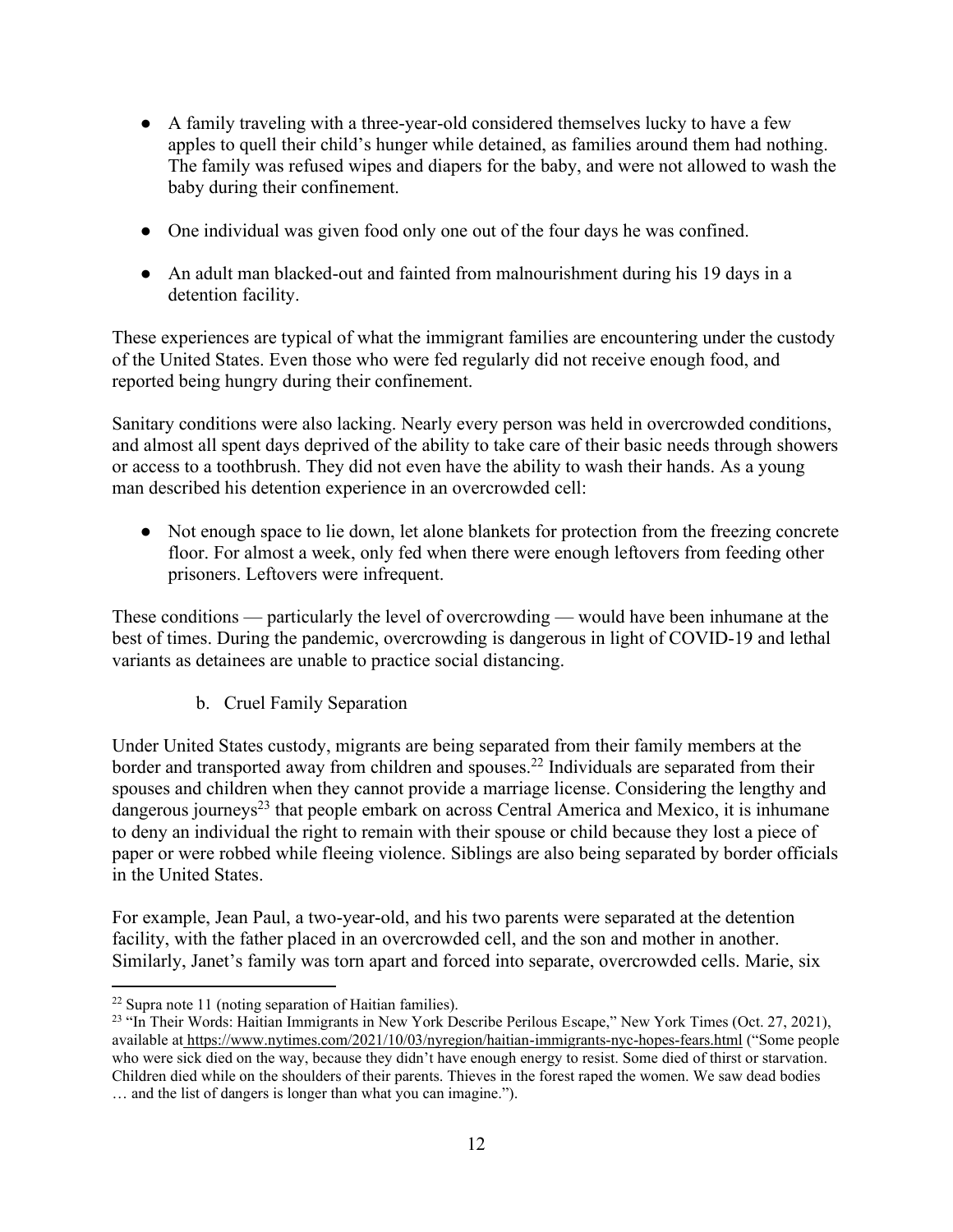months pregnant and with an infant, was separated from her husband, with Marie and her child in one overcrowded cell and her husband in another.

As these experiences demonstrate, the United States exacerbates the traumatizing effects of migration by separating people from their only reliable source of security and stability: their family.

# *IV. Makeshift and Squalid Conditions*

Under the control of the United States, many of the families identified by petitioners were forced to spend days outdoors before they were moved to indoor detention facilities. In these makeshift "camps," the families were deprived of food and water, despite the extreme heat. For many, the only shelter from the searing sun was a bridge where United States agents directed them to wait for processing. Conditions were horrifying:

● Joceline, who is only two-years-old, developed debilitating diarrhea from the unsanitary conditions in the camp. Her parents were unable to secure her medical care for 8 days, by which time she had also developed a serious infection and high fever.

Many people, including pregnant women and infants, were kept in these life-threatening "camps" without access to essential services or medical care for days.

# *V. Unnecessary and Prolonged Detention*

Many families, and young men in particular, were unnecessarily held by the United States government for prolonged periods. In light of the harrowing experiences in the detention facilities, all immigrants should be released from United States custody within 72 hours. That is sufficient time to ascertain whether anyone poses a national security or public safety threat.<sup>24</sup> Nevertheless, immigrants were detained for days to months with no information as to when they would be released. For example:

- One young man who was detained at the border and subsequently transferred was confined for 46 days in a detention facility. He was never provided with any information about his immigration status or future release.
- Another young man spent 19 days trapped in a detention center, unable to contact his wife, who was suffering a miscarriage in a different government facility.

Many others spent over a month crowded into various facilities located across the southern United States, where they were unable to access adequate food or medical services. Due to their race and national origin, immigrant families experienced prolonged detention and exposure to life-threatening conditions.

<sup>&</sup>lt;sup>24</sup> Supra note 17 at 16 ¶58 ("Mechanisms should quickly be put in place to free people who are currently in detention centers.").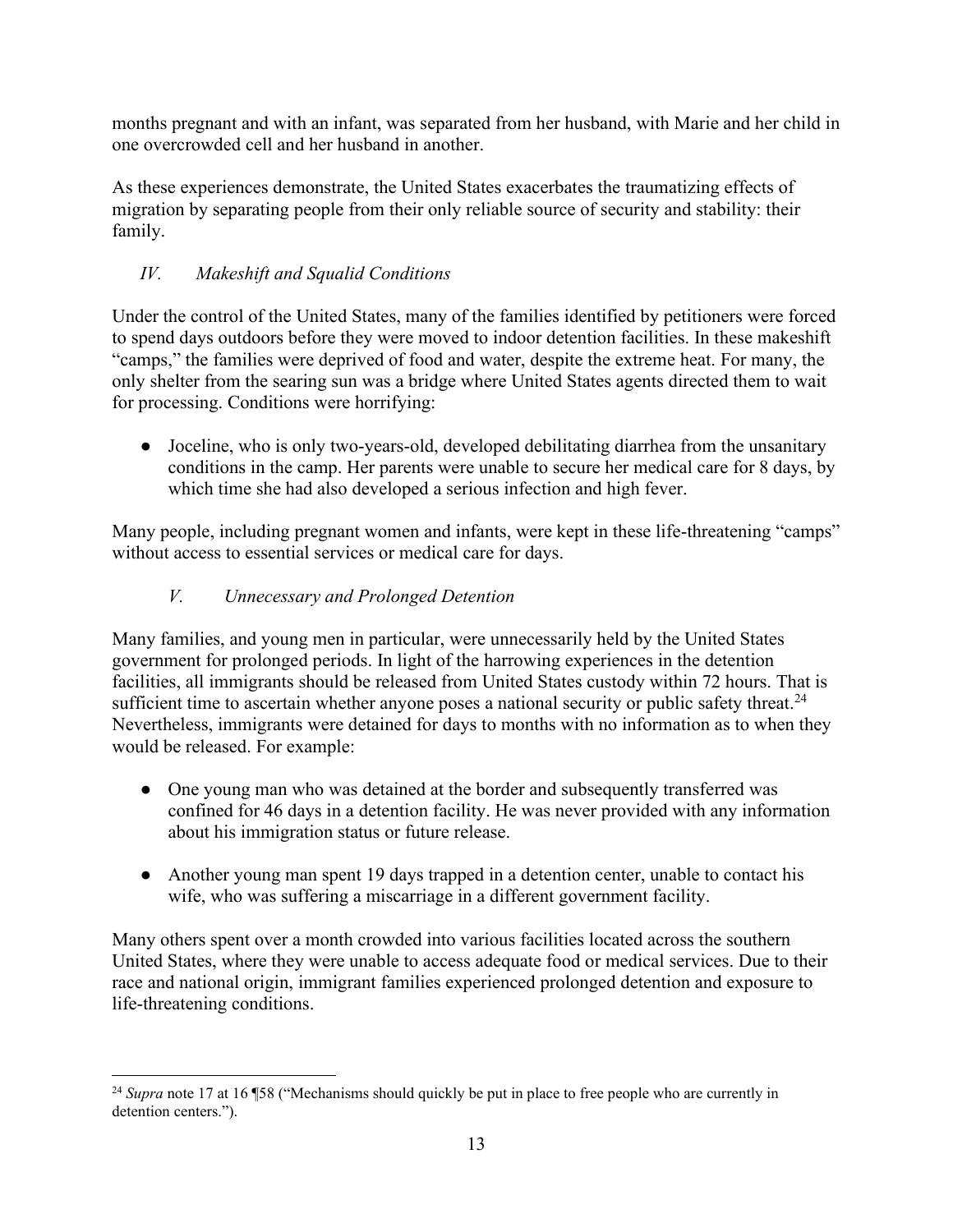# *VI. Language Discrimination and Exclusion*

According to the Commission, "States should redouble their efforts to prevent xenophobia, discrimination, and related forms of intolerance based on ethnic-racial origin … [and] *language...*") (emphasis added). IACHR, *Protection of Haitians* at 11 ¶37.<sup>25</sup> For example, "States should consider, among other issues, accessibility, availability of information, interpretation in French and Creole..." *Id.* at 8 ¶ 19.<sup>26</sup> Unfortunately, at the border, the United States does not provide information in a language that immigrants can understand. There are countless cases that illustrate this problem:

- Of the Haitian immigrants identified by petitioners, not a single person was ever given information in Haitian Creole, their native language.
- Haitian immigrants are being forced to rely on ad-hoc translations from fellow detainees or insufficient Spanish to understand what is required of them by the United States.
- Petitioners have also received alarming reports of indigenous people from Latin America who were not provided interpretation services in their native indigenous languages. These immigrants received legal documents in a language that they cannot read, speak or understand.

The lack of language access has life-or-death consequences. It hinders families from being properly screened for asylum and other forms of refugee status, humanitarian relief, legal representation or immigration protection. The denial of language access at the border also creates life-threatening danger as people are unable to request critical medical attention.<sup>27</sup>

Petitioners have also received multiple reports that white and English-speaking migrants are treated better by United States officials and released faster from United States custody compared to Black and indiginous migrants and non-English speakers. There is a clear pattern and practice of discrimination and mistreatment. To comply with other requirements of the United States immigration process — such as "credible fear" and asylum-related screenings — immigrants must be provided the means to understand and communicate. Nevertheless, consistent failures to provide adequate language access for immigrants at the border have been well documented and  $\frac{1}{28}$ 

<sup>25</sup> Supra note 2.

<sup>26</sup> *Id.*

<sup>&</sup>lt;sup>27</sup> "Language Access Has Life-or-Death Consequences for Migrants," Center for American Progress (Feb. 2019), available at:<https://www.americanprogress.org/article/language-access-life-death-consequences-migrants/>(noting that "two children from indigenous Maya communities in Guatemala died while in U.S. Border Patrol custody" namely, Jakelin Caal Maquin (7-years-old), and Felipe Gómez (8-years-old)); *see also* IACHR, July 23 Statement, supra note 5 (expressing concern over the deaths of Jakelin Caal Maquín, Felipe Gómez, and other migrant children).

<sup>&</sup>lt;sup>28</sup> *Supra* note 11 (noting lack of language access for Haitian Creole speakers)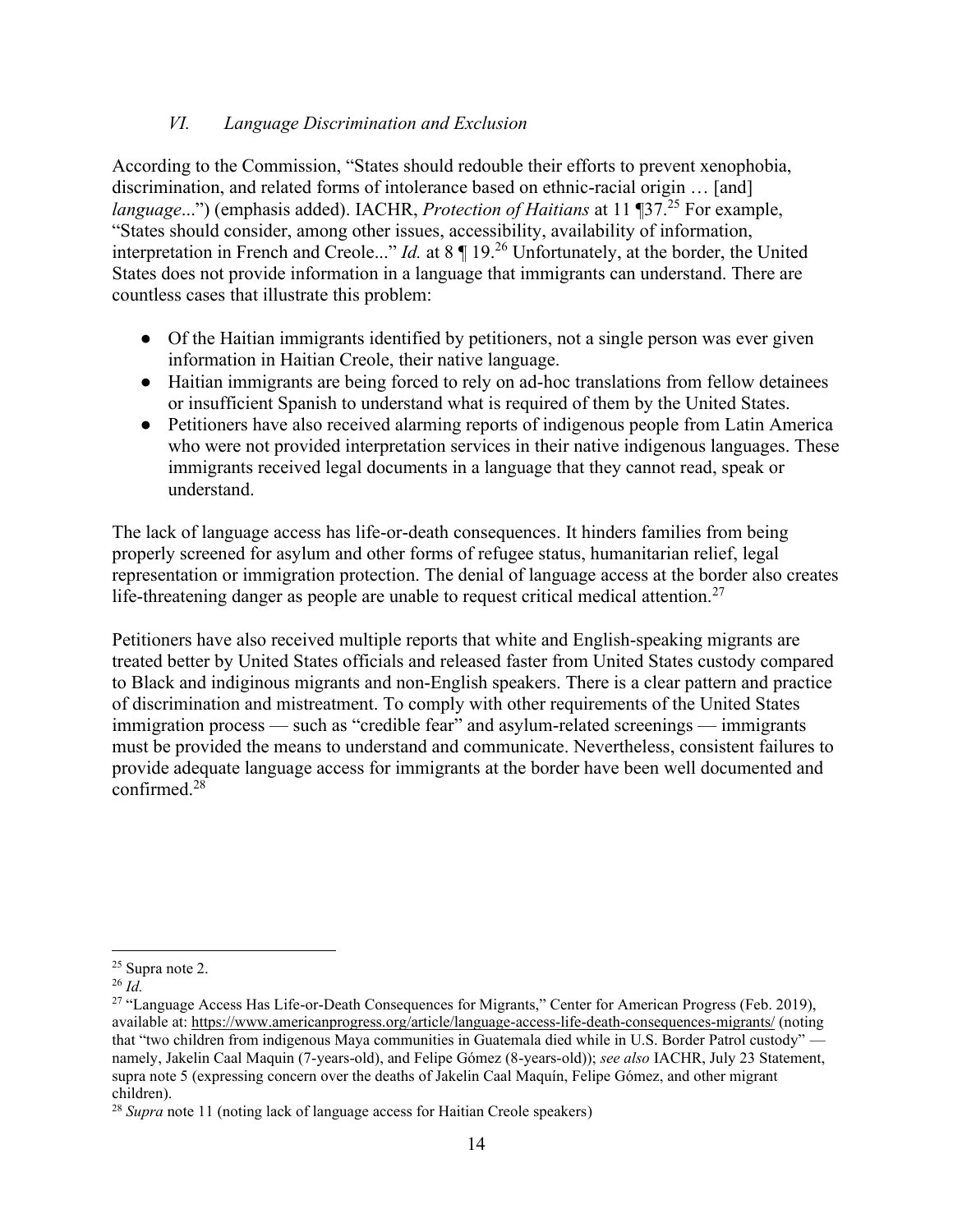#### *VII. Denial of Asylum*

When the COVID-19 pandemic escalated to a global scale, the United States government under the Trump Administration claimed that migration through the southern border must be halted because it posed too great a risk of disease transmission. On March 20, 2020, the Trump Administration invoked Title 42, a United States health law concerning communicable diseases,  $^{29}$  to deny thousands of immigrants and refugees entry into the United States. This policy has effectively closed the border to these individuals and eliminated the right to seek asylum, which is a human right recognized in the American Declaration. Under Title 42, refugees and asylum seekers, including those seeking safety from violence, persecution and torture, are immediately removed to Mexico or their countries of origin, including Haiti, without any judicial process. This practice can be compared to the reprehensible Haitian interdiction practices that the Commission addressed in matters such as *The Haitian Cent. for Hum. Rts*. 30

Specifically, with respect to the Haitian migrant crisis, the Commission has spoken clearly: "Public health measures adopted to respond to the COVID-19 pandemic should not result in the denial of an effective opportunity to seek asylum, or some other type of protection, or give rise to the direct or indirect refoulement." IACHR, *Protection of Haitians* at 8 ¶21<sup>31</sup>. The Commission has also recognized that "immigration policy must grant aliens the right not to be deported without a decision firmly supported by law, and must prohibit the collective expulsion of aliens, regardless of their legal status." *Mortlock* at ¶78.<sup>32</sup> The same protections apply to Central American immigrants.

Nevertheless, the United States denies people an opportunity to apply for asylum despite chilling experiences that justify humanitarian relief:

- Many immigrants saw loved ones persecuted, targeted, and murdered in cold blood by gang members and government officials, which are often one and the same in Central America and Haiti.
- A young man found his slain father's corpse after a violent machete attack in Haiti.
- Another young man was kidnapped for ransom twice before fleeing for his life after Haitian police officers refused to help.<sup>33</sup>

<sup>&</sup>lt;sup>29</sup> 42 U.S. Code § 265 ("suspension of entries and imports from designated places to prevent spread of communicable diseases"), available at: [https://www.law.cornell.edu/uscode/text/42/265;](https://www.law.cornell.edu/uscode/text/42/265) *see* "A Guide To Title 42 Expulsions at the Border, American Immigration Council" (Oct. 15, 2021), available at: [https://www.americanimmigrationcouncil.org/research/guide-title-42-expulsions-border;](https://www.americanimmigrationcouncil.org/research/guide-title-42-expulsions-border) *see also* "Why is Biden preserving Miller's racist immigration policy?", Brian Concannon, Al Jazeera (Oct. 26, 2021 ), available at https://www.aljazeera.com/author/brian-concannon.

<sup>30</sup> *Supra* note 4 at ¶172-180.

<sup>31</sup> *Supra* note 2

<sup>32</sup> *Supra* note 3.

<sup>33</sup> *Supra* note 11.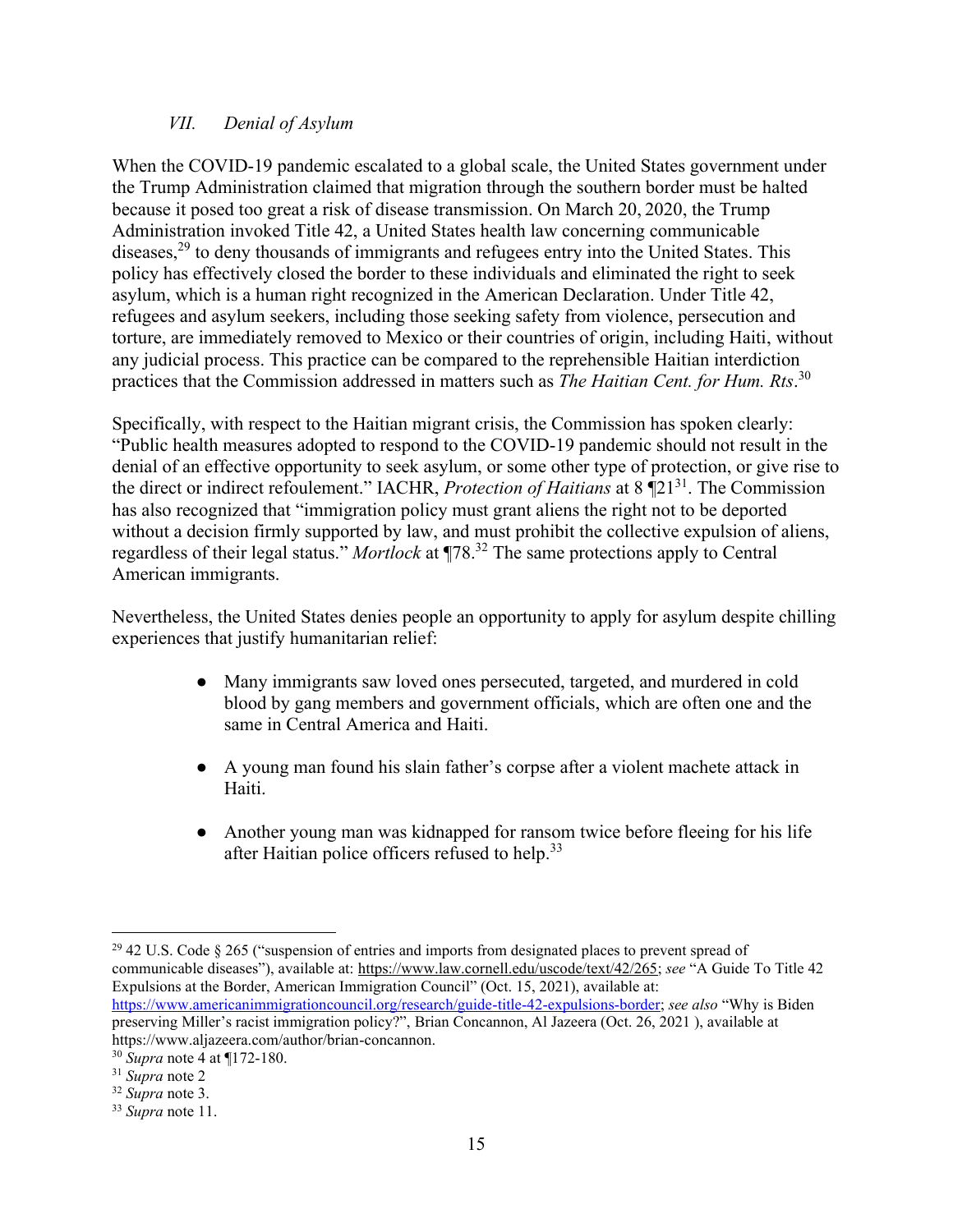• Some fled after being involved with political parties and social movements, including people whose lives were threatened for working at a polling center, and an individual who was threatened with death after the assassin of a candidate he supported won a local election.

Despite public pressure, the United States has continued Trump-era practices of turning back asylum-seekers at the border based on so-called "public health" measures. Title 42 expulsions are exacerbating public safety issues and human rights abuses at the border. The United States government is illegally denying families access to asylum, a fundamental right under the American Declaration. *See* IACHR, September 17 Statement.<sup>34</sup>

Reports from multiple sources indicate that Mexico has agreed to only receive Mexican and Central American people who are expelled from the United States under Title 42. Other nationals that Mexico has declined to accept are typically detained and either expelled to their home country or released into the community in the United States while the government executes their deportation. This policy has unleashed disparate treatment and discriminatory practices based on national origin. Some nationalities are denied access to the asylum application process in the United States and immediately expelled to Mexico — while other nationalities are treated favorably. This practice is discriminatory and creates barriers to asylum based on nationality and country of origin.

Furthermore, conditions in Mexico are inadequate in terms of shelter, food, healthcare, and safety. Central Americans and Haitians at the Mexican side of the border encounter multiple threats to their life and safety. Conditions at the Mexican side of the border are well-documented in reports confirming that the border policies of the United States government are resulting in greater danger and peril for asylum-seekers.<sup>35</sup>

# *VIII. Lack of Consular Protection, Notification and Access*

Under Title 42, Mexican and Central American people are generally expelled to Mexico within hours — often within 45 minutes — of surrendering to United States border officials. Far too often, these individuals are not notified of their right to consular protection.<sup>36</sup> This deprives immigrants of an opportunity to exercise their right to opt into consular notification based on their individual needs and safety assessments. The failure to offer consular access deprives migrants of the legal protection and support services that consulates provide. This constitutes a violation of due process rights under Articles XVIII and XXVI of the American Declaration. *Medellín, Ramírez Cardenas and Leal García v. U.S.* ("the right to consular notification and assistance constituted a fundamental component of the due process standards to which they were

<sup>34</sup> *Supra* note 5.

<sup>35</sup> Women's Refugee Commission, "Asylum Denied: Remain in Mexico 2.0" (December 2021), available at: https://www.womensrefugeecommission.org/wp-content/uploads/2021/12/Asylum-Denied-Remain-in-Mexico-2.0- 12152021.pdf.

<sup>&</sup>lt;sup>36</sup> Consular Notification and Access, U.S. Department of State (Sept. 2018), available at:

[https://travel.state.gov/content/dam/travel/CNAtrainingresources/CNA%20Manual%205th%20Edition\\_September%](https://travel.state.gov/content/dam/travel/CNAtrainingresources/CNA%20Manual%205th%20Edition_September%202018.pdf) [202018.pdf](https://travel.state.gov/content/dam/travel/CNAtrainingresources/CNA%20Manual%205th%20Edition_September%202018.pdf) (international treaties require a nation arresting or detaining a foreign national to afford the detainee access to his or her consulate and to notify the foreign national of the right to consular access).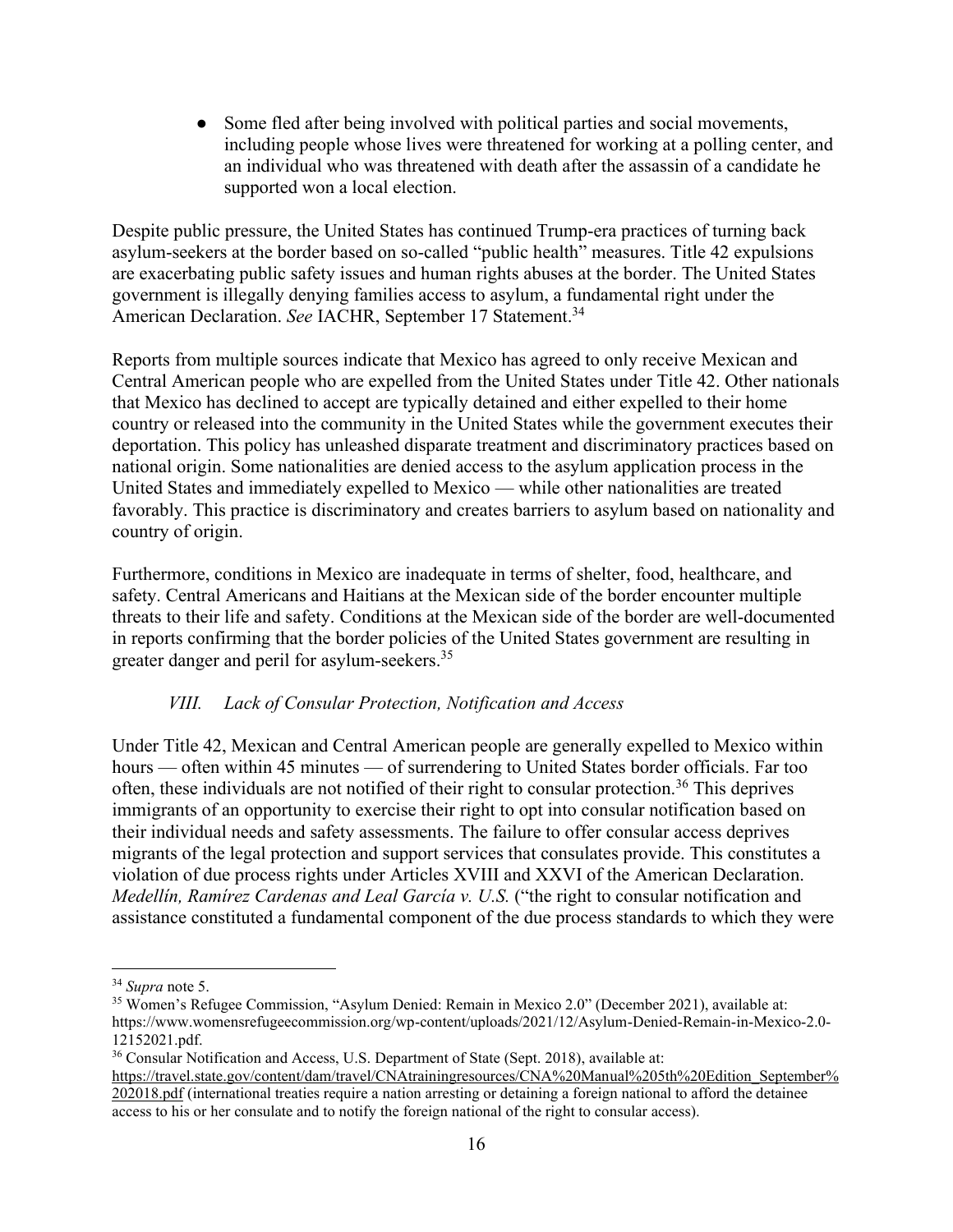entitled under Articles XVIII and XXVI of the American Declaration");<sup>37</sup> see Lackey et. al v. U.S. (same conclusion);<sup>38,</sup> see also Advisory Opinion OC-16/99, Inter-American Court of Human Rights (Oct. 1, 1999).<sup>39</sup>

Interference with consular access is highly problematic and raises serious questions about how rapid expulsion compromises fundamental rights, including the right to due process.

#### **Purpose of the Hearing**

In light of the foregoing, petitioners consider it essential that the Commission address the grave situation at the United States border. If granted, the requested hearing would serve as a timely forum to present the Commission with information relevant to combating structural racism and systemic discrimination against Central American and Haitian immigrants. The hearing would be an opportunity to present evidence of violation of Articles I (right to life, liberty, security and integrity of the person), II (right to equality before the law), VI (right to the constitution and protection of the family), VII (right to protection of motherhood and childhood), XI (right to preservation of health and well-being), XVIII (right to justice), XXV (right to protection against arbitrary detention), XXVI (right to due process) and XXVII (right to asylum) of the American Declaration. The hearing would also provide an opportunity to present the Commission with upto-date information on conditions and practices at the United States border.

#### **Conclusion and Request**

At the hearing, the petitioners will present evidence of abuses by the United States government against people from Central America and Haiti who are arriving at the border. Petitioners will also offer concrete suggestions on how the Commission can strengthen its monitoring mechanisms to counter racial violence and discrimination. Finally, the hearing will provide a timely forum for government representatives with the authority to implement international standards to directly address the Commission, civil society and affected populations.

In light of the foregoing, petitioners respectfully request a visit by the Commission, including relevant special rapporteurs, to both sides of the United States-Mexico border. At the conclusion of this special visit, we urge the Commission to publish a report based on its observations and recommendations.

# **6. NOTIFICATIONS**

Please send notification via e-mail: iespinoza@lawyersforcivilrights.org.

<sup>37</sup> IACHR, Case 12.644, Report No. 90/09, OEA/Ser.L/V/II., Doc. 51, corr. 1 ¶132 (2009).

<sup>38</sup> IACHR, Cases 11.575, 12.333 & 12.341, Report No. 52/13, OEA/Ser.L/V/II., Doc. 50 Corr. 1 ¶189 (2013).

<sup>&</sup>lt;sup>39</sup> Available here: [https://www.corteidh.or.cr/docs/opiniones/seriea\\_16\\_esp.pdf](https://www.corteidh.or.cr/docs/opiniones/seriea_16_esp.pdf) (discussing the right to information on consular assistance within the framework of the guarantees of due process of law).